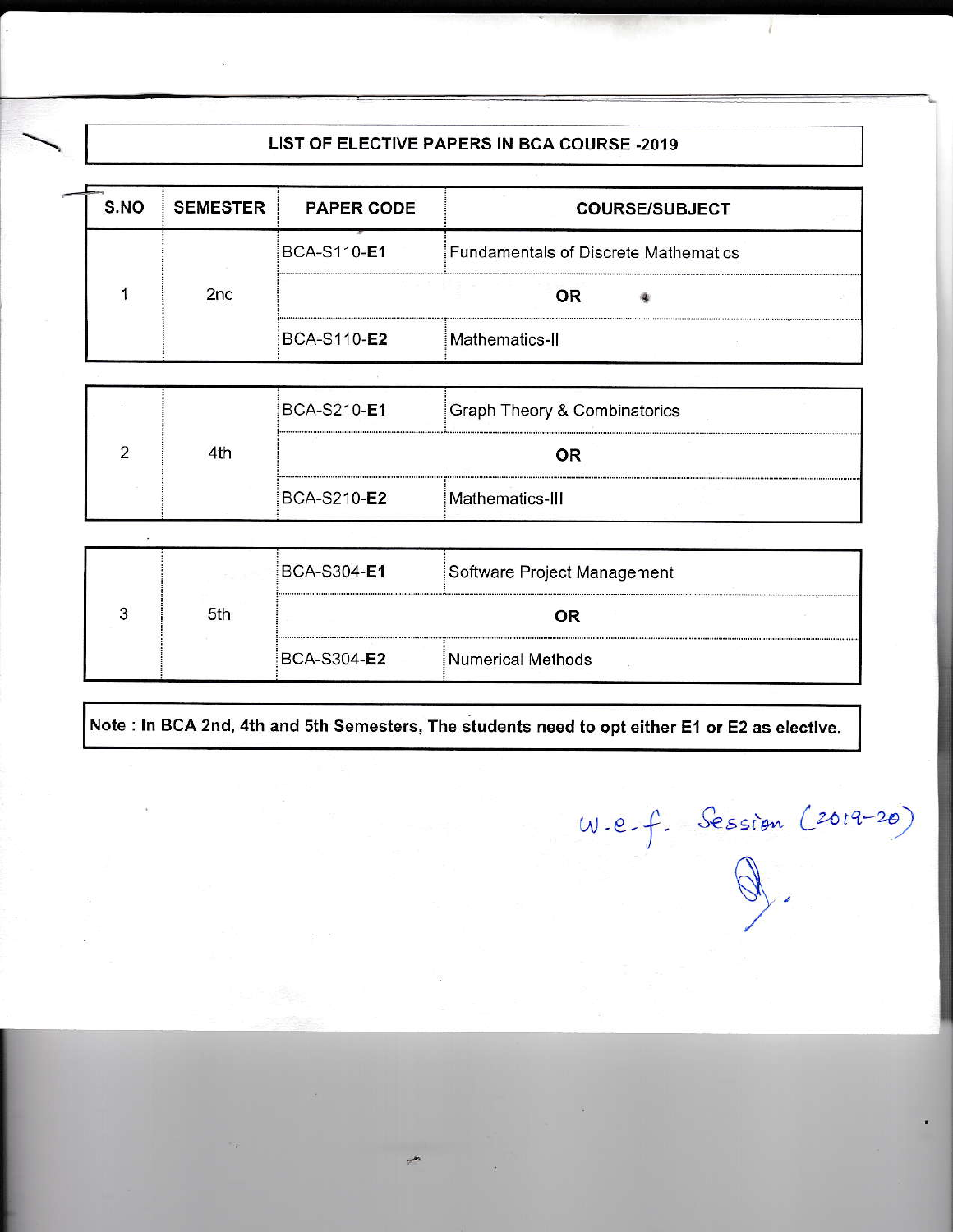# **Bachelor of Computer Applications**

| <b>Course Code</b> | <b>Course Name</b>                            | L T P C |  |  |
|--------------------|-----------------------------------------------|---------|--|--|
| <b>BCA-S110-E1</b> | <b>Fundamentals of Discrete Mathematics •</b> | 4004    |  |  |

## UNIT-I: INTRODUCTION TO BOOLEAN LOGIC

Statements and Notation, Connectives, Negation, Conjunction, Disjunction, Statement formulas and Truth tables. Conditional and Biconditional, Tautologies, Contradictions, WFF, Equivalence of formulae, Duality law, Two state Devices and Statement Logic. Normal forms, Disjunctive Normal Forms, Conjunctive Normal forms

#### UNIT-II: SETS AND ELEMENTS

Sets and Elements, Equality of Sets, Subsets, Set operations, Venn Diagrams & Set operations, Fundamentals products, Algebra of Sets, Duality, Finite Sets, Counting Principles, Classes of Sets, Induction, Symmetric Difference.

#### **UNIT-III: RELATIONS**

Relations, Representation of Relations, Compositions of Relations, Types of Relations, Equivalence Relations, Partial Ordering Relation, Functions: Function, Mapping, Real valued, Composition, One to One, Onto, Invertible, and the Cardinality of a set.

#### **UNIT-IV: GRAPHS**

Basic Concepts: Graphs, Incidence and degree, Isomorphism, Sub graphs and Union of graphs, connectedness, Walks, Paths and Circuits, Euler's Formula, Eulerian graph, Hamiltonian graph, Chromatic Graphs, Planer Graphs, Travelling salesman problem, Complete, Regular and Bipartite graphs, Directed Graphs

#### **UNIT-V: TREES**

Basic Concepts: Trees and their properties, Binary Tree, Traversing Binary Tree, Complete and Extended Binary Tree, Directed Tree, Depth first search algorithm

#### **TEXT BOOKS**

- 1. J.P Tremblay, R. Manohar, Discrete Mathematical Structures with Application of Computer Science, Tata McGraw Hill.
- 2. Seymour Lipschutz, Discrete Mathematics, McGraw Hill.

#### **REFERENCES**

- 1. Joe l. Mott, Abraham Kandel, Theodore P. Baker, Discrete Mathematics for Computer Scientists and Mathematicians, PHI.
- 2. Narsingh Deo, Graph Theory, PHI
- 3. V.K. Balakrishnan, Graph Theory, Tata McGraw Hill.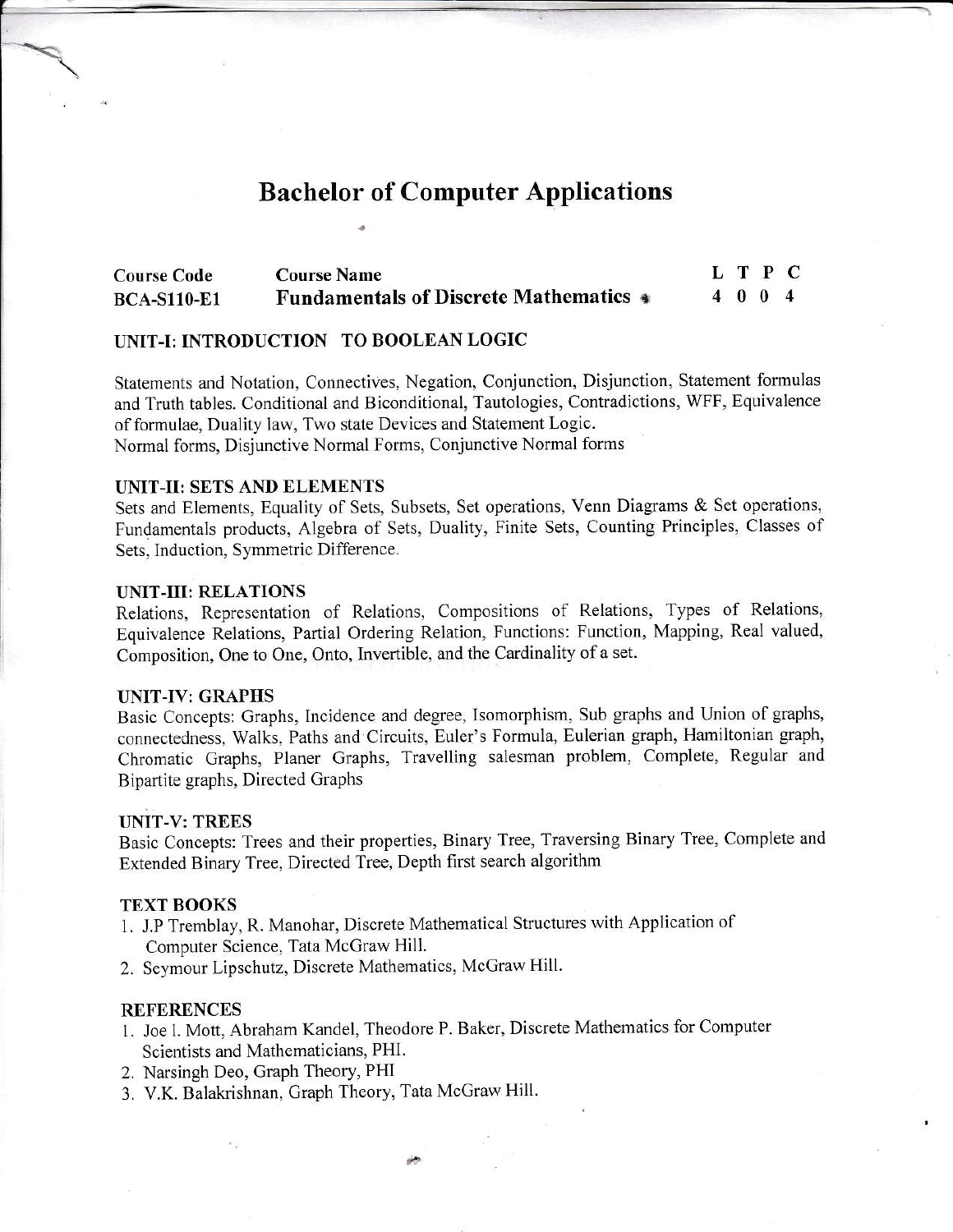# **Bachelor of Computer Applications**

| <b>Course Code</b> | <b>Course Name</b>                    |         |  | L T P C |
|--------------------|---------------------------------------|---------|--|---------|
| <b>BCA-S210-E1</b> | <b>Graph Theory and Combinatorics</b> | 4 0 0 4 |  |         |

# UNIT I : INTRODUCTION

Brief History of Graph Theory - Application of Graph - Finite and Infinite Graphs- Matrix representations, degree, operations on graphs, Isolated Vertex, Pendant Vertex and Null Graph.

# UNIT II : TREES, CONNECTIVITY & PLANARITY

Spanning trees - Fundamental circuits - Spanning trees in a weighted graph - cut sets -Properties of cut set - All cut sets - Fundamental circuits and cut sets - Connectivity and separability - Network flows - 1-Isomorphism - 2-Isomorphism - Combinational and geometric graphs.

# UNIT III: MATRICES, COLOURING AND DIRECTED GRAPH

Chromatic number - Chromatic partitioning - Chromatic polynomial - Matching - Covering -Four color problem - Directed graphs - Types of directed graphs - Digraphs and binary relations - Directed paths and connectedness.

# UNIT IV: PERMUTATIONS & COMBINATIONS

Fundamental principles of counting - Permutations and combinations - Binomial theorem combinations with repetition - Combinatorial numbers - Principle of inclusion and exclusion -Derangements - Arrangements with forbidden positions.

# UNIT V: GENERATING FUNCTIONS

Generating functions - Partitions of integers - Exponential generating function - Summation operator --Recurrence relations -- First order and second order -- Non-homogeneous recurrence relations – Method of generating functions.

# **TEXT BOOKS:**

- 1. Narsingh Deo, "Graph Theory: With Application to Engineering and Computer Science", Prentice Hall of India, 2003.
- 2. Grimaldi R.P. "Discrete and Combinatorial Mathematics: An Applied Introduction", AddisonWesley, 1994.

# **REFERENCES:**

- 1. Clark J. and Holton D.A, "A First Look at Graph Theory", Allied Publishers, 1995.
- 2. Mott J.L., Kandel A. and Baker T.P. "Discrete Mathematics for Computer Scientists and Mathematicians", Prentice Hall of India, 1996.
- 3. Liu C.L., "Elements of Discrete Mathematics", Mc Graw Hill, 1985.
- 4. Rosen K.H., "Discrete Mathematics and Its Applications", Mc Graw Hill, 2007.